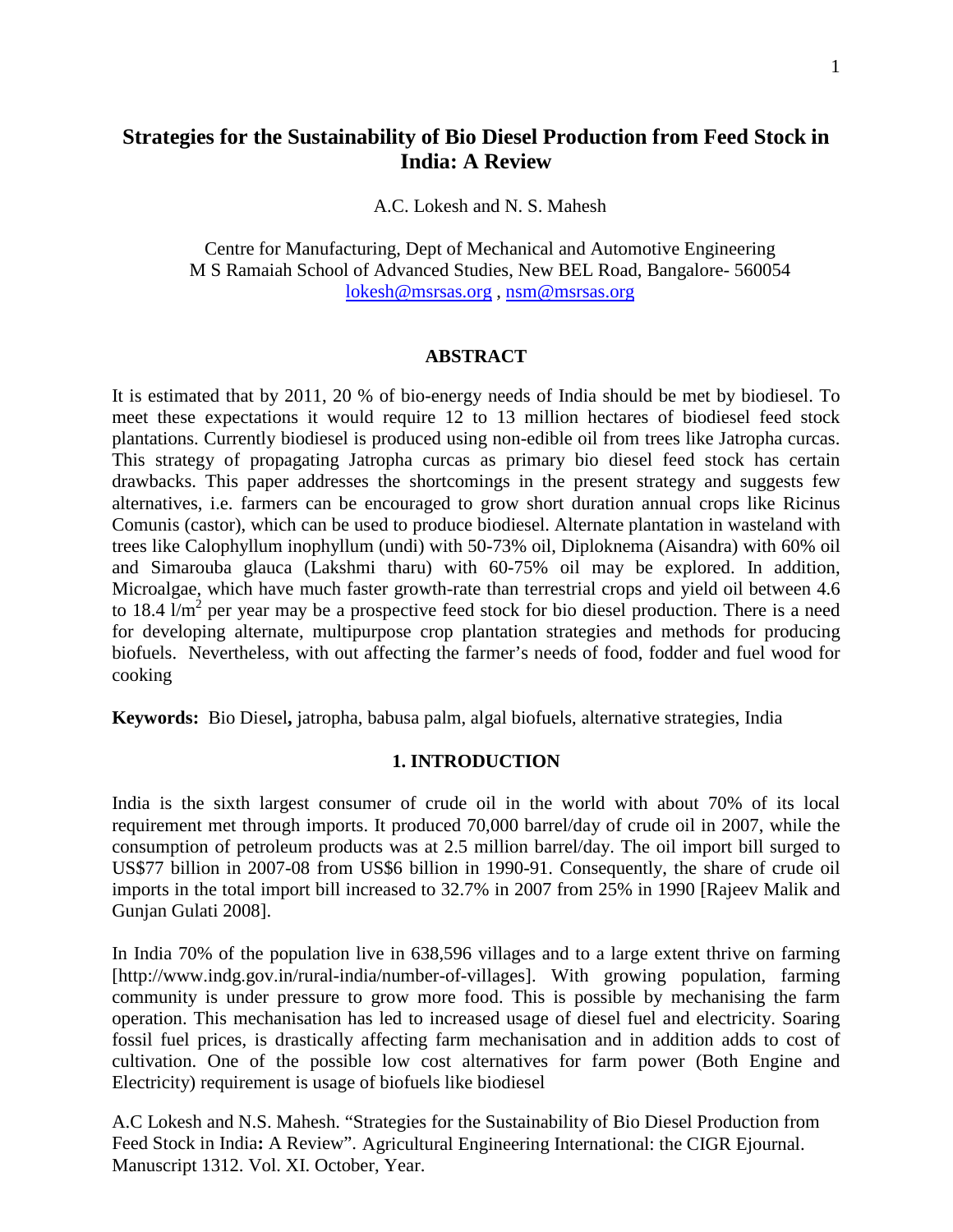The Government of India (GoI) has launched a National Mission on Biofuels with the aim of achieving a target of 20% blending of biodiesel by 2012 [http://planningcommission.nic.in/reports/genrep/cmtt\_bio.pdf]. To meet these expectations it would require 12 to 13 million hectares of biodiesel feed stock plantations. Currently biodiesel is produced using non-edible oil from trees like Jatropha curcas. Studies reveal that Jatropha curcas yields better in fertile land than marginal land [Centre of excellence in biofuels, TNAU, 2008]. If fertile lands are used, it may create an imbalance in the food bowl. Hence there is a need to identify alternate local plant species, which can add to the biodiesel feedstock in addition to Jatropha curcas, with out affecting the needs of the rural poor and encroaching fertile lands used for food production [http://planningcommission.nic.in/reports/genrep/cmtt\_bio.pdf]. This paper presents a re-look at the current strategy for biodiesel production and consequent modifications.

## **2. IMPORTANT FEATURES OF THE EXISTING STRATEGY**

Government of India initially aims to bring around 400,000 hectares of marginal land under cultivation of Jatropha Curcas as biodiesel feed stock. These plantations are proposed to benefit small farmers and land less poor by providing employment and in turn improve their socio economic status. Government subsidies are provided to cover cost of cultivation during the initial years of growth of crop. Working in the direction of making India self reliant, private players have also started entering the market banking on Jatropha Curcas.

### **2.1 Short Comings of Current Strategy**

- A majority of the waste land available around villages are known as "Gomala" (Grass land) "Gund thopu" (Community forest) are meant for providing land less, small and medium scale farmers with commodities like fodder, fuel wood, timber and thatching material for homes [N. H. Ravindranath and D. O. Hall 1995]. Therefore the mix of tree species planted in these areas is very important for the lively hood of poor rural community. If such properties are planted with Jatropha, it is likely to create more hardship to the rural poor depriving them of their daily needs of food, fodder and timber, because Jatropha leaves do not serve as fodder and it does not yield enough wood as well.
- Government records claim 64 million hectares of waste land in India. However, only 10% is considered to be potential for Jatropha cultivation among three categories of waste land (degraded pastures and grazing land, underutilized degraded notified forest land and degraded land under plantation crop). The remaining waste land comprises of snow covered / glacial, barren rocky/ sheet rocky sand-inland/ costal, saline soil, alkaline soil, waterlogged soils etc, which can only be reclaimed either by adapted or specifically breed crops [http://www.indg.gov.in/rural-india/number-of-villages].
- A study conducted at Tamil Nadu Agricultural University, Coimbatore on the package of practices for jatropha plant, says plant density like 2500 plants per hectare is possible only under good soil and irrigated condition. Optimum plant density in rain fed marginal soil condition is about 1600 plant with oil content ranging from 21 to 48%. Such wide variation in key economic parameters and the lack of standardized seed material and cultivation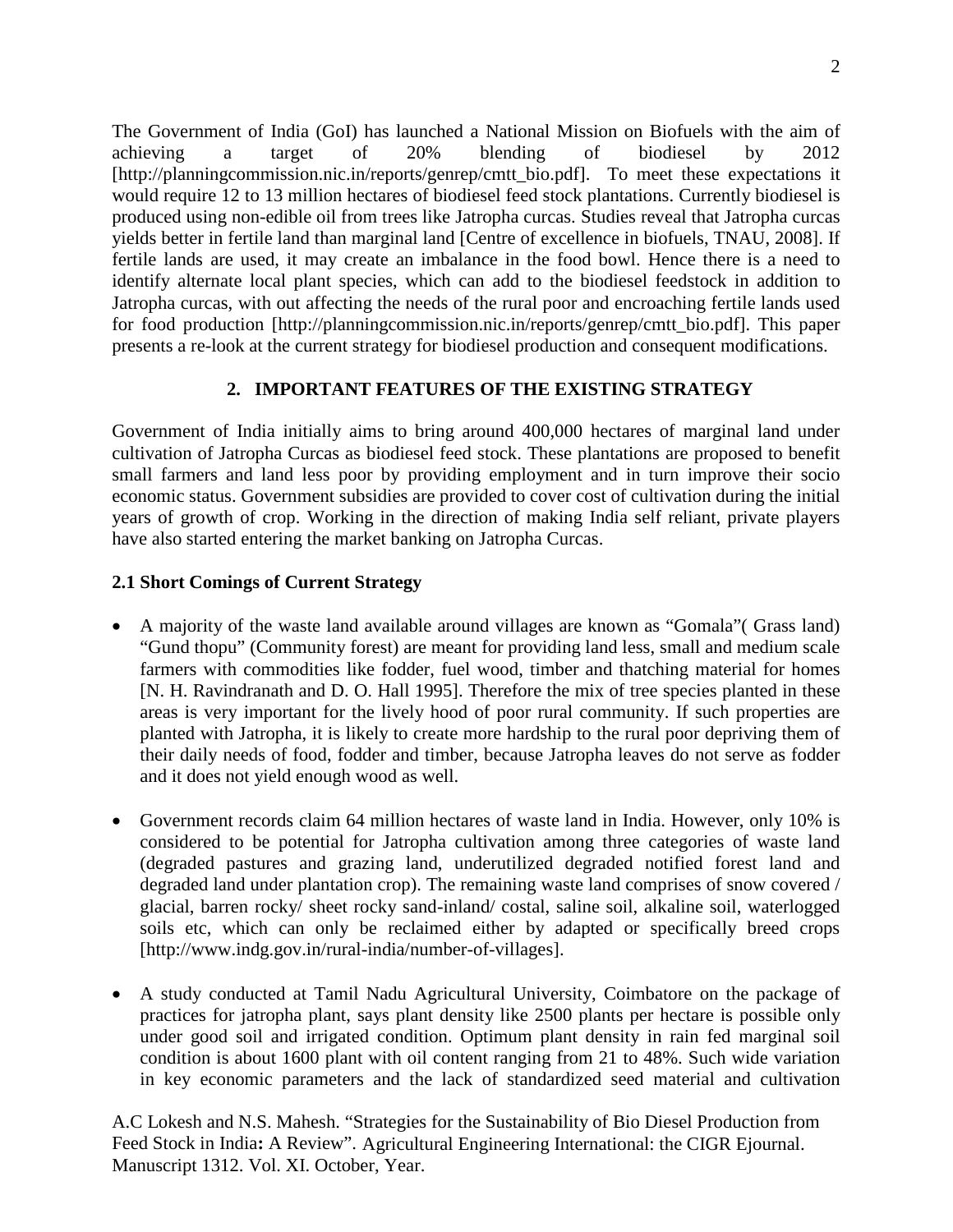practices call for intensive research and development prior to a large scale planting [Centre of excellence in biofuels, TNAU, 2008].

• Long gestation periods also do not motivate farmers to venture into plantation. The fact that Jatropha curcas (3 to 4 years), Pongamia pinnata (6 to 8 years) and other perennials have a long maturation phase and that various uncertainties exist especially in cultivation and marketing such crops present significant barriers to adoption especially for small farmers.

### **3. ALTERNATIVE STRATEGIES**

### **3.1 Alternative Crops**

India's net cropped area is approximately 150 million hectares, of which around 30% is irrigated and the rest is rain fed. Farmers in rain fed lands normally grow staple food crops to meet their family requirement at first instance and sell the remaining to make a living. Such farmers can also be encouraged to grow short duration crops like Ricinus Comunis [Castor], which can be used to produce biodiesel. Since these are annual crops it gives ample scope for crop rotation based on the market demand. Genetically modified or hybrid Jatropha curcas or Pongamia pinnata will be better candidates as well, if oil yield of rain fed crops grown on marginal lands is improved. Since hybridization and genetic engineering programmes are in their infancy stage, perennial oil yielding trees may become better candidates in near future.

### **3.2 Alternative Plantation Option for Wastelands**

As mentioned earlier the common rural properties are meant to meet the biomass needs of the rural community. Hence tree species recommended for common properties and marginal lands must take into consideration the farmer needs, economics and local ecological impact.

Studies conducted by Professor Expedito Parente from Brazil on Babassu palm (Attalea speciosa) reveal the strategy of harnessing the native palm, which is grown wildly in Brazil. [Biopact Team 2007] He has launched a vast agro-industrial project in Brazil's Nordeste region based on cooperatives that will be serving as a model for reducing extreme rural poverty in tropical countries. This lesson can be repeated by a systematic research on alternative oil yielding Indian tree species like the following: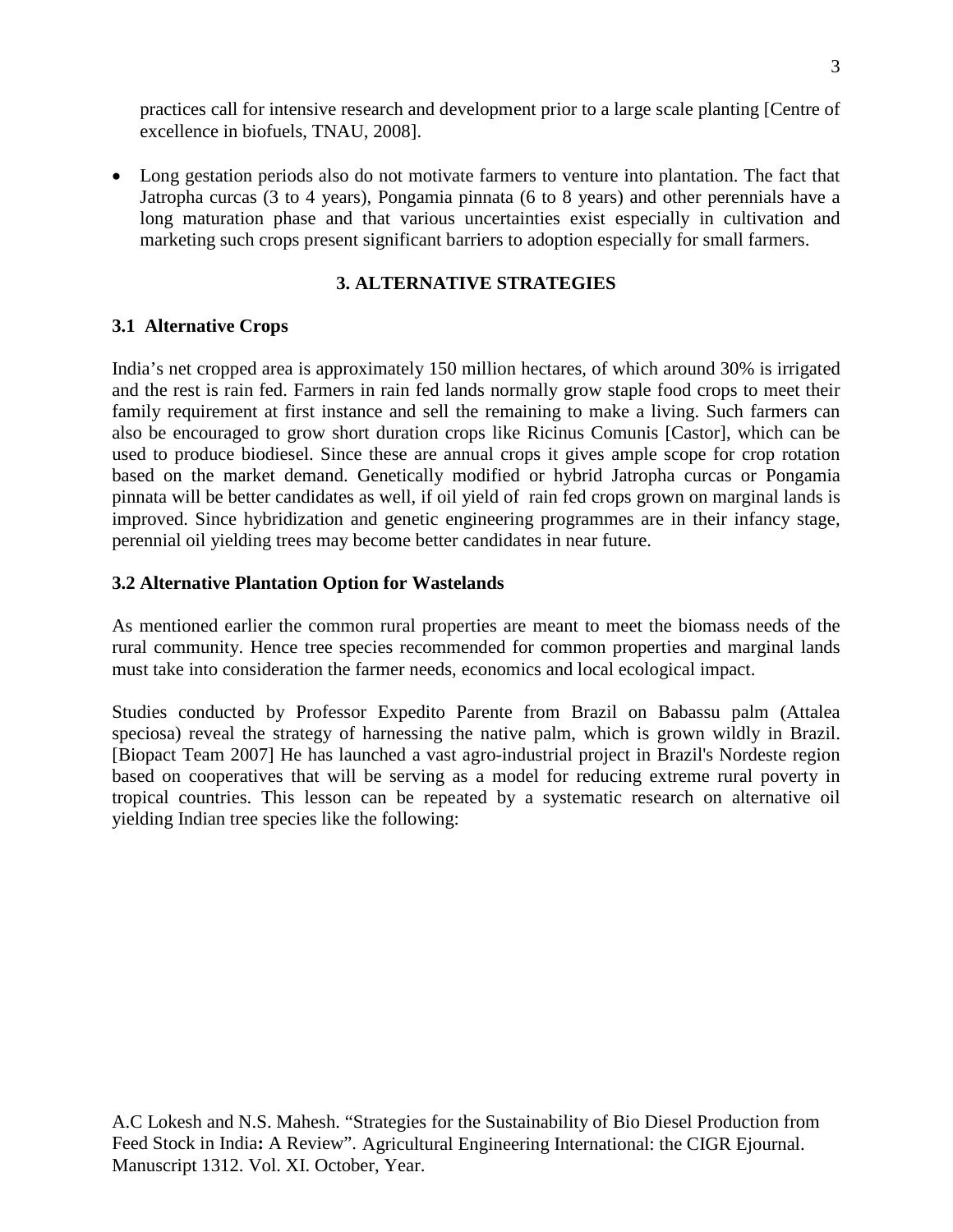| Sl No          | <b>Scientific Name</b> | <b>Common Name</b> | Oil yield in % |
|----------------|------------------------|--------------------|----------------|
| 1              | Azadirachta indica     | Neem               | $20 - 50$      |
| $\overline{2}$ | Simmondsia             | jojoba             | 50             |
|                | chinensis              |                    |                |
| 3              | Vateria sp             | dhupa              | 20-27          |
| $\overline{4}$ | Calophyllum            | undi               | 50-73          |
|                | inophyllum             |                    |                |
| 5              | Mesua ferrea           | nahor              | 40             |
| 6              | Aleurites sp           | tung               | 50-60          |
|                | Schleichera oleosa     | kusum              | 34             |
| 8              | Ceiba pentandra        | kapok              | $20 - 25$      |
| 9              | Simarouba glauca       | Lakshmi tharu      | 60-75          |
| 10             | Madhuca longifolia     | mahua; hippe       | 35             |
| 11             | Garcinia indica        | kokum              | 33-44          |
| 12             | Shorea robusta         | sal                | $12 - 13$      |
| 13             | Diploknema             | Aisandra           | 60             |
| 14             | Elaeis guineensi       | Oil palm           | 56             |
| 15             | Olea dioica;           |                    | 10-60          |
|                | Olea europea           |                    |                |

Table 1: List of oil yielding species [www.toenre.com/downloads/simarouba-joshi.pdf]

Research conducted by Dr Joshi proves to be one of the well justified strategies for adopting Simarouba glauca, as prospective oil yielding tree species. Simarouba glauca may be grown along with Jatropha curcas [www.toenre.com/downloads/simarouba-joshi.pdf]. Such research on other oil yielding tree species mentioned above, based on their habitat may help in recommending plantation strategies on common properties with little compromise on the local needs.

#### **3.3 Algae as Another Alternate Biodiesel Feed Stock**

Algae fuel, also called algal fuel, oilgae or third generation biofuel, is a biofuel from algae. Compared with second generation biofuels, algae are high-yield high-cost (30 times more energy per acre than terrestrial crops) feedstock to produce biofuels. Since the whole organism converts sunlight into oil, algae can produce more oil in an area the size of a two-car garage than an entire football field of soybeans [http://www.nrel.gov/docs/legosti/fy98/24190.pdf].

Currently most research into efficient algal-oil production is being done in the private sector, but predictions from small scale production experiments bear out that using algae to produce biodiesel may be the only viable method by which to produce enough automotive fuel to replace current world diesel usage. [http://www.nrel.gov/docs/legosti/fy98/24190.pdf] Micro algae have much faster growth-rates than terrestrial crops. The per unit area yield of oil from algae is estimated to be from between 5,000 to 20,000 gallons per acre, per year  $(4.6 \text{ to } 18.4 \text{ l/m}^2 \text{ per})$ year); this is 7 to 30 times greater than the next best crop, Chinese tallow (699 gallons or 0.7  $1/m^2$ ).[ Herro, Alana 2007]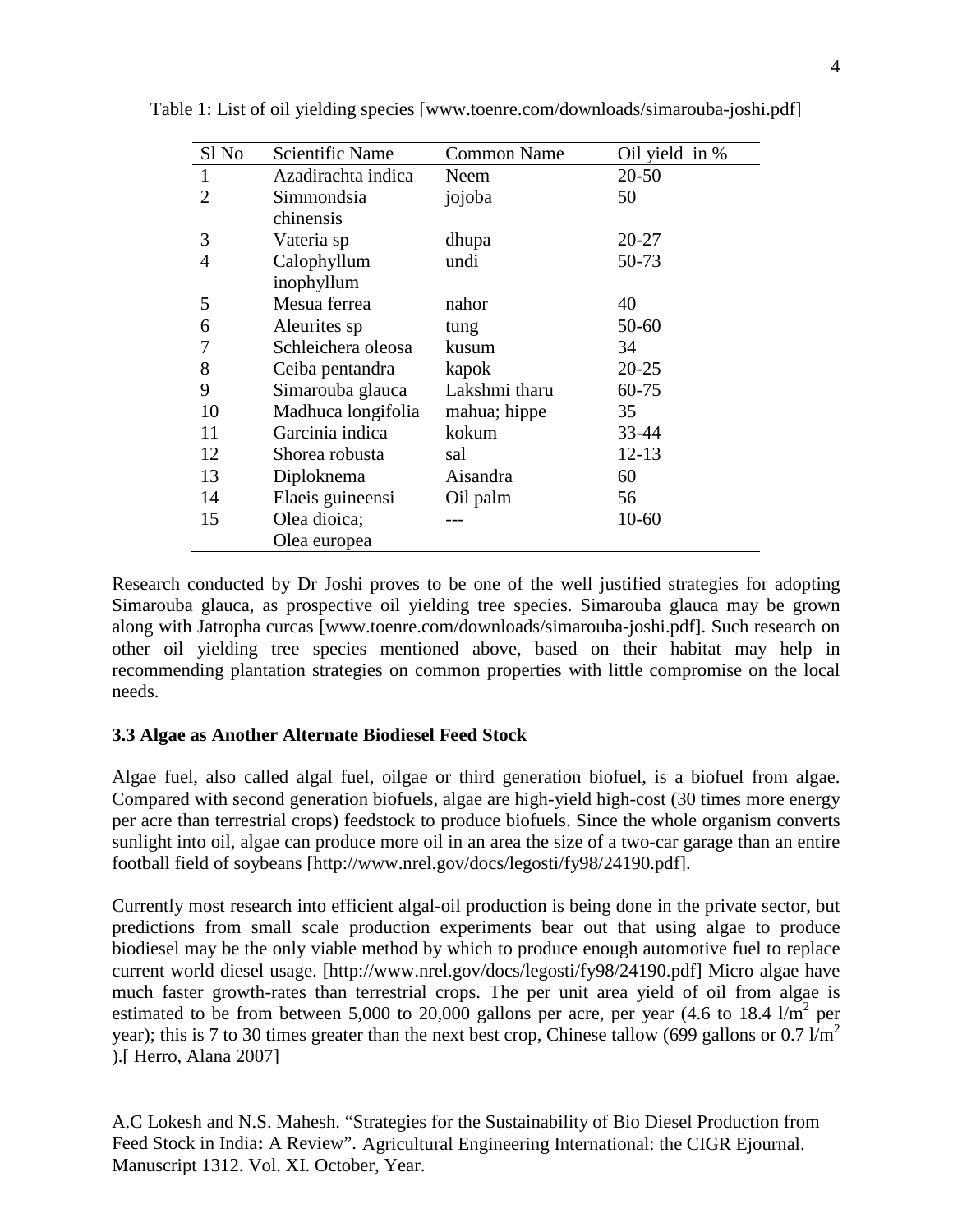The difficulties in efficient biodiesel production from algae lie in finding an algal strain with a high lipid content and fast growth rate that isn't too difficult to harvest, and a cost-effective cultivation system (i.e., type of photo bioreactor) that is best suited to that strain. Another obstacle preventing widespread mass production of algae for biofuel production has been the equipment and structures needed to begin growing algae in large quantities [http://www.nrel.gov/docs/legosti/fy98/24190.pdf]. Once these obstacles are overcome algae may be the most sought after biodiesel feed stock, which may help in eliminating food fuel conflict.

#### **5. CONCLUSIONS**

From the above arguments we can understand the current approach, which is encouraging Jatropha curcas alone to be cultivated on marginal lands, may not be the best strategy in meeting the India's biofuel goals. Realizing the mission to reduce India's dependency on petroleum imports would be successful if a holistic approach is adopted for biofuels feedstock cultivation. Such a strategy needs to address alternate multipurpose crop plantation and method of producing biofuels with out affecting the local ecology and farmer's needs.

A methodical research should therefore be carried out on variety of other oil yielding crops and other alternatives like algae as biodiesel feed stock that are suited to the diverse socioeconomic and environmental conditions in rural India. Simultaneously the efforts of scientists and extension agencies need to put forth policies like; directive renewable fuel standards, minimum support prices for biofuel crops. This may provide ample motivation for industrialist and agriculturists to start the necessary investments for exploitation of such technologies. Jatropha curcas and Pongamia pinnata might be promising crops in meeting the nation's need for biofuels in the future provided necessary research on their oil yield percentage is addressed. If algal biofuels technology is optimized, it may help in eliminating the food fuel conflict to large extent.

#### **REFERENCES**

- Biopact Team 2007, *Father of bio-jet launches biofuel cooperatives in Brazil to reduce poverty,* http://news.mongabay.com/bioenergy/2007/05/father-of-bio-jetfuel-launchesbiofuel.html. Retrieved on 27-04-09
- Centre of excellence in biofuels, 2008, *Cultivation of jatropha and biodiesel production*, Agricultural Engineering College and Research Institute, Tamil Nadu Agricultural University, Coimbatore.
- Department of Energy, Aquatic Species Program, *Biodiesel from Algae*, National Renewable Energy Laboratory. http://www.nrel.gov/docs/legosti/fy98/24190.pdf. Retrieved on 27- 04-09
- Herro, Alana 2007. *Better Than Corn? Algae Set to Beat Out Other Biofuel Feedstocks*. www.worldwatch.org/node/5391. Retrieved on 27-04-09